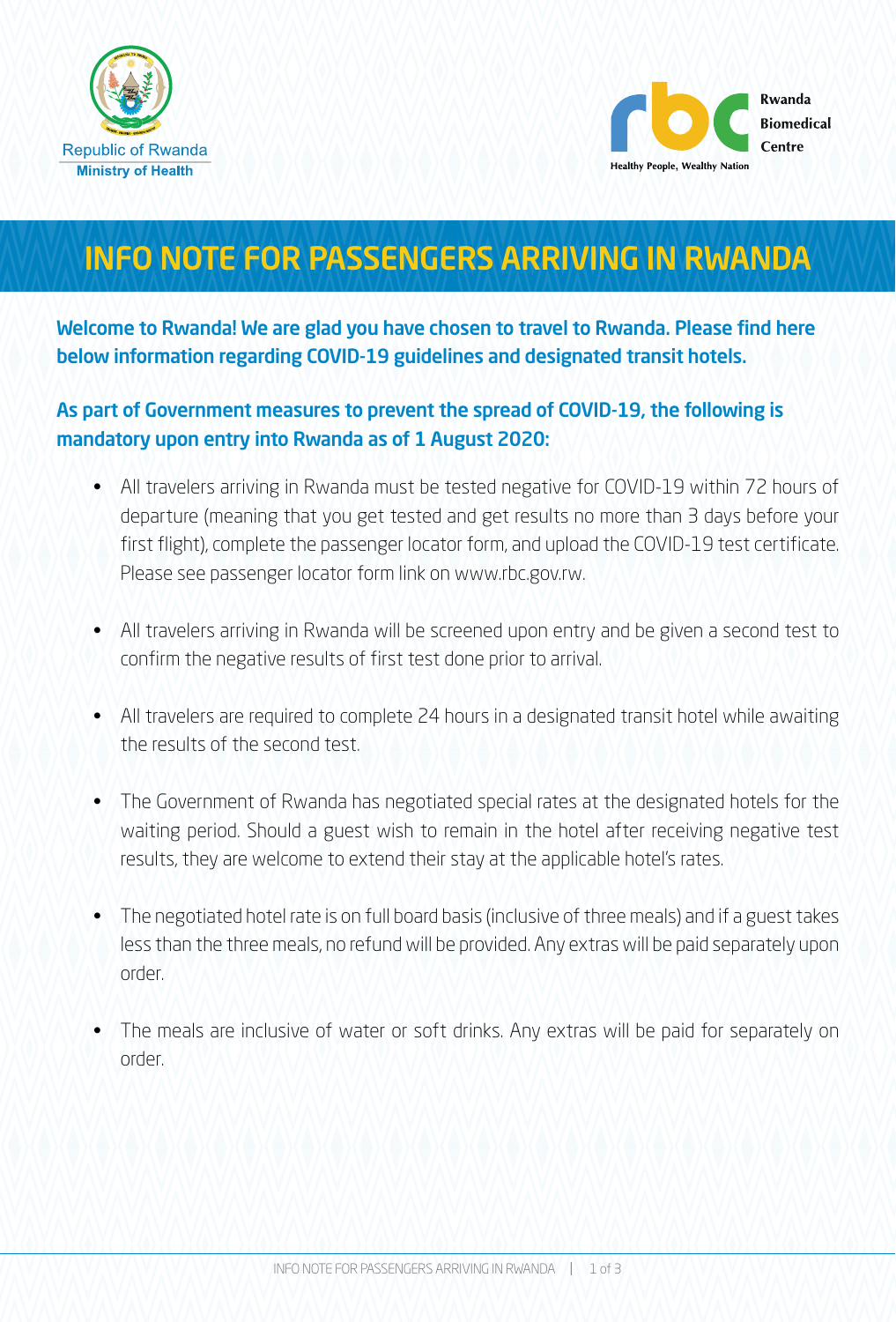# **Designated Hotels**

#### As of 1 August 2020, every traveler arriving in Rwanda on an international flight must proceed to one of 17 selected hotels for a minimum of 24 hours.

#### • Once at the hotel, the following shall be the process:

- Step 1: You will be tested for COVID-19 and there will be a medical team to assist whenever needed. A medical service fee of 10USD will be charged at the hotel as well as a 50 USD charge for COVID-19 testing.
- The cost of COVID-19 test is 50USD per test. For further information on payment method for Covid-19 test please visit www.rbc.gov.rw
- Step 2: Wait for the test results to be received by SMS or email.
- Step 3: If your test result is negative, you will be invited to checkout or extend your stay in the same hotel at applicable hotel's rates
- Step 4: If your test result is positive, you will be taken to a medical facility for specialized care at your own cost. We encourage passengers to have international travel insurance.

# **Designated transit Hotels**

| <b>No</b>      | <b>Hotel Name</b>              | <b>Level</b><br>(star) | <b>Location</b>    | <b>Room Rate</b><br>(per person) | <b>Telephone &amp; Email contacts</b>                                      |
|----------------|--------------------------------|------------------------|--------------------|----------------------------------|----------------------------------------------------------------------------|
| $\overline{c}$ | KIGALI MARRIOTT HOTEL          | $\overline{5}$         | KIYOVU             | <b>USD 200</b>                   | +250725880724<br>Zaitun.asiimwe@marriott.com                               |
| 1              | RADISSON BLU HOTEL             | $5\overline{)}$        | KIMIHURURA         | <b>USD 170</b>                   | +250 252 252 252/+250724000028<br>reservation.kigali@radissonblu.com       |
| $\exists$      | KIGALI SERENA HOTEL            | 5                      | KIYOVU             | <b>USD 170</b>                   | +250788200422<br>reservations.kigali@serenahotels.com                      |
| 4              | HOTEL DES MILLES COLLIN-<br>ES | $\overline{4}$         | KIYOVU             | <b>USD 150</b>                   | +250788303324<br>info@millecollines.rw<br>claire.kangwage@millecollines.rw |
| 5              | <b>GRAND LEGACY HOTEL</b>      | $\overline{4}$         | <b>REMERA</b>      | <b>USD 140</b>                   | +250788303483<br>resevation@grandlegacy.rw<br>merketing@grandlegacy.rw     |
| 6              | LEMIGO HOTEL                   | $\overline{4}$         | <b>NYARURATAMA</b> | <b>USD 140</b>                   | +250738785048<br>reservation@lemigohotel.com                               |
| 7              | <b>GORILLAS GOLF HOTEL</b>     | $\overline{4}$         | KIMIHURURA         | <b>USD 130</b>                   | +250788174000/+25088200500<br>reservation@gorillashotels.com               |